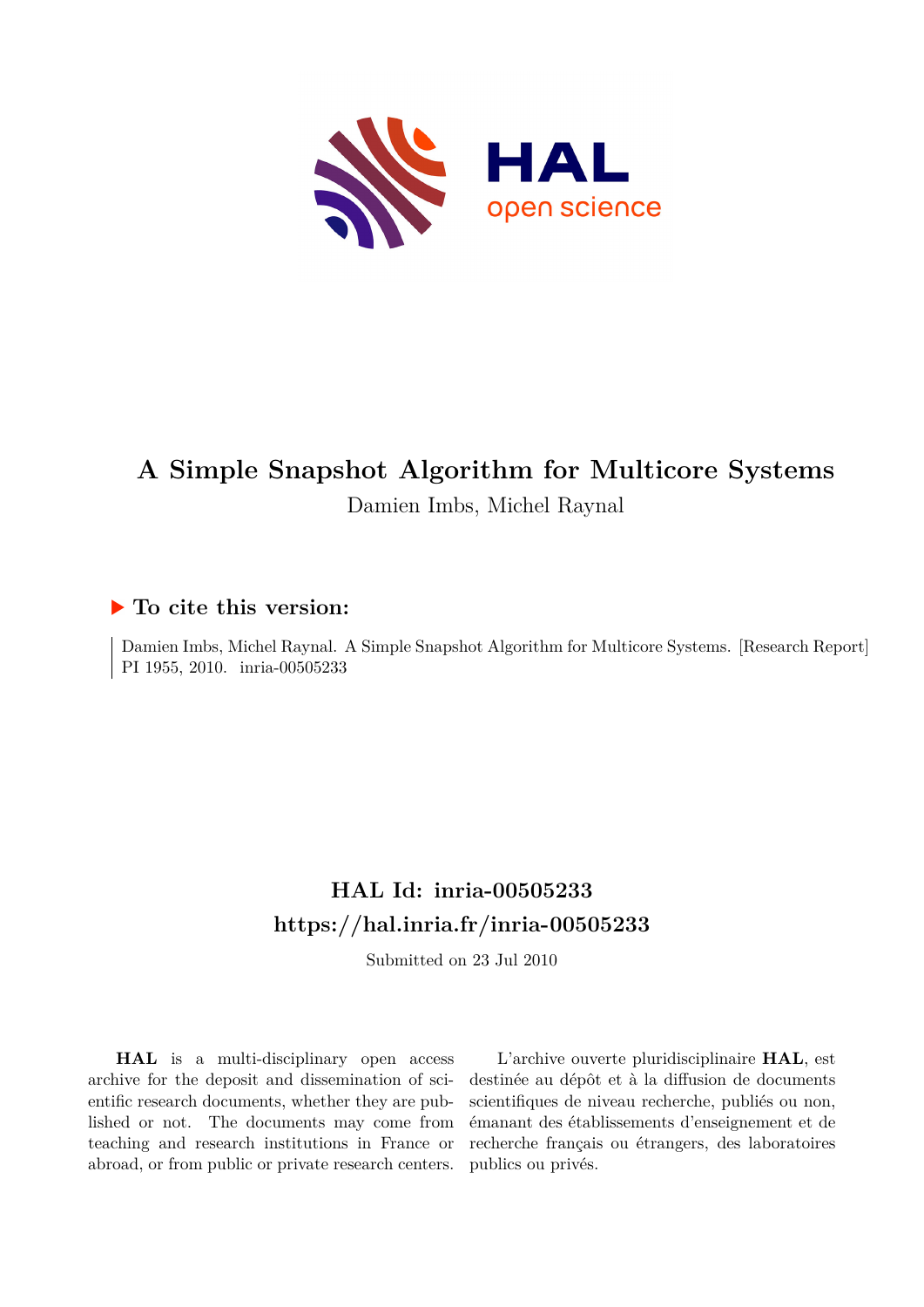Publications Internes de l'IRISA ISSN : 2102-6327 PI 1955 – juillet 2010



# A Simple Snapshot Algorithm for Multicore Systems

# Damien Imbs\* , Michel Raynal\*\* *damien.imbs@irisa.fr, raynal@irisa.fr*

**Abstract:** An atomic snapshot object is an object that can be concurrently accessed by n asynchronous processes prone to crash. It is made of  $m$  components (base atomic registers) and is defined by two operations: an update operation that allows a process to atomically assign a new value to a component and a snapshot operation that atomically reads and returns the values of all the components. To cope with the net effect of concurrency, asynchrony and failures, the algorithm implementing the update operation has to help concurrent snapshot operations in order they can always terminate.

This paper presents a new and particularly simple construction of a snapshot object. This construction relies on a new principle, that we call "write first, help later" strategy. This strategy directs an update operation first to write its value and only then computes an helping snapshot value that can be used by a snapshot operation in order to terminate. Interestingly, not only the algorithms implementing the snapshot and update operations are simple and have easy proofs, but they are also efficient in terms of the number of accesses to the underlying atomic registers shared by the processes. An operation costs  $O(m)$  in the best case and  $O(n \times m)$  in the worst case.

Key-words: Asynchronous shared memory system, Atomicity, Atomic snapshot, Concurrency, Linearizability, Atomic registers, Process crash, Read/Write atomic register, Wait-freedom.

#### *Un algorithme de snapshot simple pour les systemes multi-cœurs `*

Résumé : Ce rapport présente un algorithme de snapshot simple. Contrairement aux algorithmes proposés précédemment, il utilise le principe suivant: pour effectuer une mise à jour d'un élément du snapshot, les processus écrivent d'abord en mémoire partagée la *valeur qu'ils veulent affecter a cet ` el´ ement puis ils calculent une valeur d'aide. ´*

Mots clés : Atomicité, Snapshot atomique, Concurrence, Linéarisabilité, Registres atomiques, Défaillances par crash, Mémoire *partagee, Sans-attente. ´*

Projet ASAP: équipe commune avec l'INRIA, le CNRS, l'université Rennes 1 et l'INSA de Rennes

<sup>\*\*</sup> Projet ASAP: équipe commune avec l'INRIA, le CNRS, l'université Rennes 1 et l'INSA de Rennes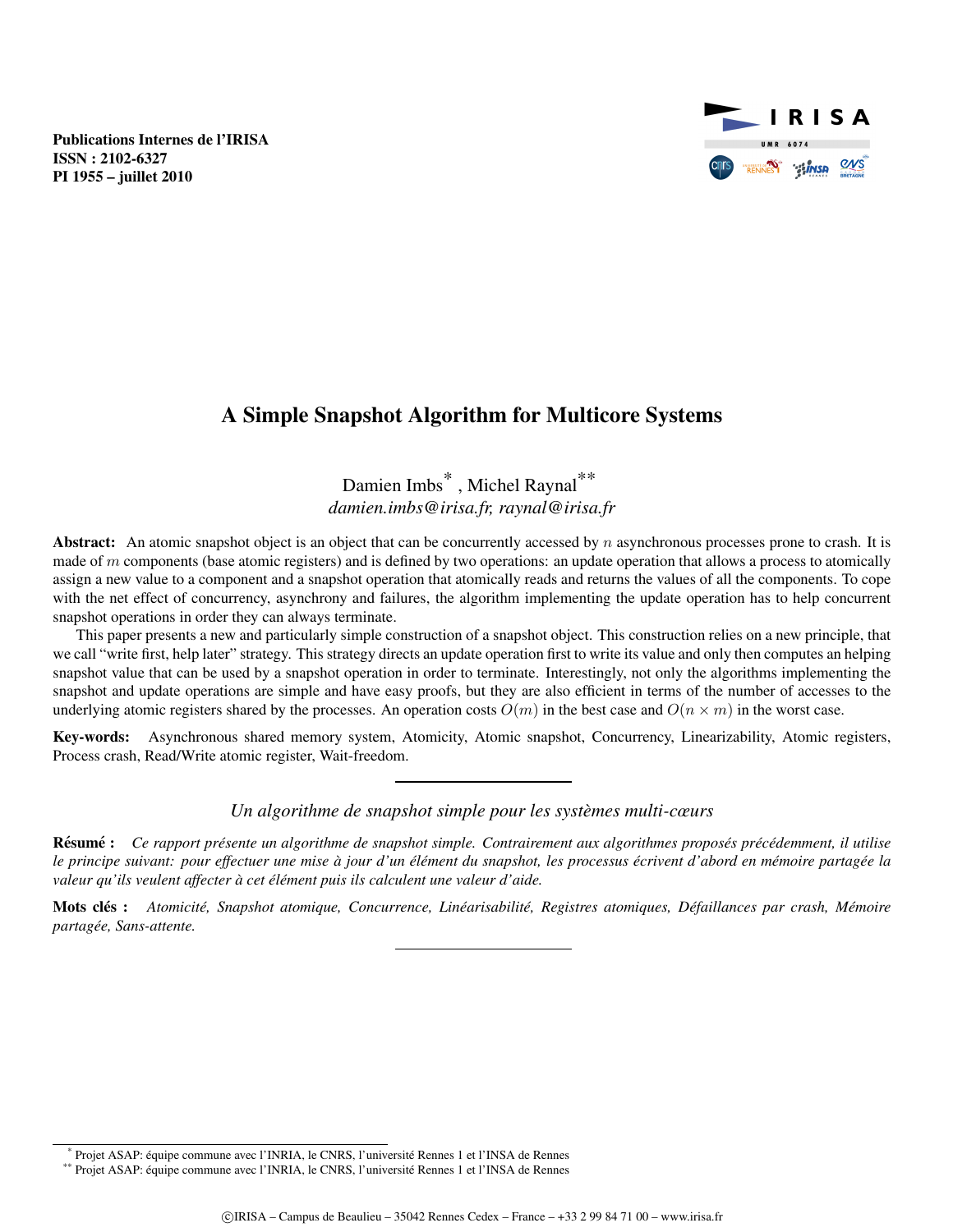### 1 Introduction

Shared memory snapshot objects As noticed in [1], obtaining a consistent picture of the system global state from partial observations that are made asynchronously while the system evolves, and despite possible process crashes, is a fundamental problem of distributed and concurrent computing. Solving this problem, that has been abstracted under the name *snapshot problem*, requires to be able to cope simultaneously with the "adversaries" that are concurrency, asynchrony and failures.

More precisely, considering a shared memory system made up of base atomic read/write registers, that can be concurrently accessed by asynchronous processes prone to crash, a snapshot object is an object that  $(1)$  consists of m components (each component being a base atomic register that can contain any value), and (2) provides the processes with two operations, denoted update() and snapshot(). The  $u$  update() operation allows the invoking process to atomically store a new value in an individual component. Differently, the snapshot() operation returns the values of all the components as if they had been read simultaneously.

From an execution point of view, a snapshot object has to satisfy the safety property called *linearizability*: the update and snapshot operations have to appear as if they had been executed one after the other, each being instantaneously executed at some point of the time line comprised between its start event and its end event [13]. From a liveness point of view, each update or snapshot operation has to terminate if the invoking process does not crash. This liveness property is called *wait-freedom* [10]. It means that an operation issued by a correct process has to terminate whatever the concurrency pattern and the behavior of the other processes (the fact that some processes crash or are very slow cannot prevent an operation from terminating, as long as the issuing process does not crash). Wait-freedom is starvation-freedom despite asynchrony and process failures. In order to implement the wait-freedom property, a process that issues an update() operation can be required to help terminate the processes that have concurrently issued a snapshot() operation (preventing them from looping forever). This helping mechanism is required to ensure that all snapshot() operations (issued by processes that do not crash) do always terminate [1].

The snapshot abstraction The snapshot object has proved to be a very useful abstraction for solving many other problems in asynchronous shared memory systems prone to process crashes, such as approximate agreement, randomized consensus, concurrent data structures, etc. A snapshot object hides the "implementation details" that are difficult to cope with in presence of the net effect of concurrency, asynchrony and failures. It is important to notice that, from a computational point of view, a snapshot object is not more powerful than the base atomic read/write objects it is built from. It only provides a higher abstraction level.

Shared memory snapshot vs message-passing snapshot The values returned by a snapshot() operation is a value of the part of the shared memory that is encapsulated in the corresponding snapshot object. It follows from the linearizability property satisfied by a snapshot object that there is a time instant at which the values returned by a snapshot() operation were simultaneously present in the shared memory, this time instant belonging to the time interval associated with that snapshot() operation.

The previous observation is in contrast with the notion of *distributed snapshot* used to capture consistent global states in asynchronous message-passing systems [7] where two distributed snapshots obtained by two processes can be consistent but incomparable in the sense that they cannot be linearized. The set of all the distributed snapshots that can be obtained from a message-passing distributed execution has only a lattice structure (basically, they can be partially ordered but not totally ordered). In that sense, the abstraction level provided by a shared memory snapshot object is a higher abstraction level than the one offered by message-passing distributed snapshots. They hide more asynchrony.

Types of snapshot objects As far as base atomic registers are concerned, two types of snapshot objects have been investigated: singlewriter and multi-writer snapshot objects. A *single-writer snapshot* object has one component per process, and the component associated with a process can be written only by that process. The number of components  $(m)$  is then the same as the number of processes  $(n)$ . The base registers from which a single-writer snapshot object is built are then single-writer/multi-reader atomic registers. Wait-free algorithms implementing single-writer snapshot objects for *n* processes are described in [1]. Their costs is  $O(n^2)$  (when counting the number of shared memory accesses). An algorithm whose cost is  $O(n \log n)$  is described in [5]. An implementation suited to systems with a possibly infinite number of processes (but where finitely many processes can take steps in each finite time interval) is described in [2].

A *multi-writer snapshot* object is a snapshot object of which each component can be written by any process. So, the base read/write registers on which its implementation relies are multi-writer/multi-reader atomic registers. Wait-free algorithms implementing multiwriter snapshot objects made up of m base components are described in [3, 15, 16]. The algorithm described in [15] has a linear cost  $O(n)$ . A short survey of algorithms that implement single-writer and multi-writer snapshot objects is presented in [8].

The notion of *partial* snapshot has been introduced in [4]. In that case, every snapshot operation specifies the specific set of components it wants to read (if this set always includes all the components, we have the classical snapshot operation). An efficient partial snapshot algorithm is described in [14].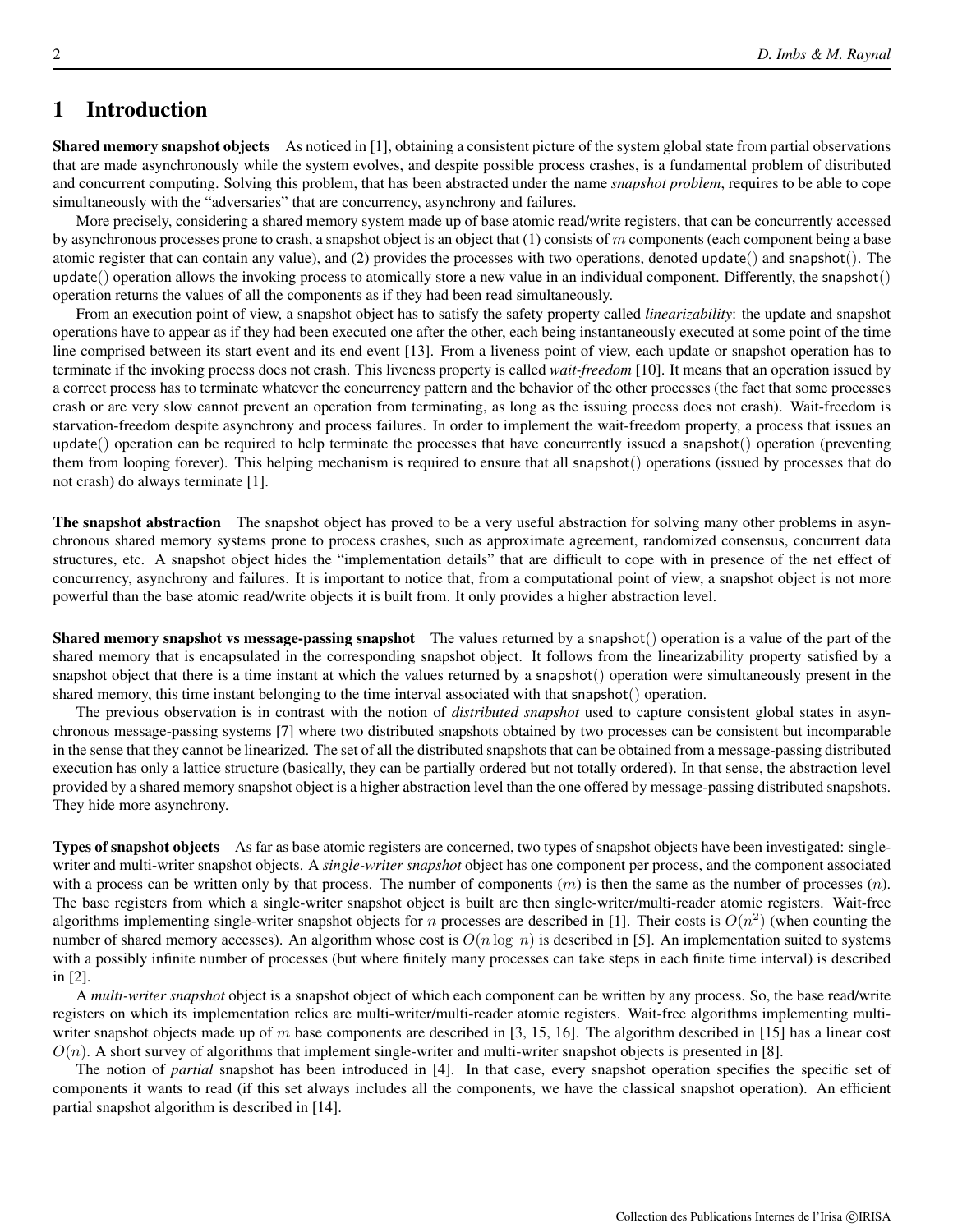Content of the paper This paper presents a novel *multi-writer snapshot algorithm* for asynchronous systems (hence, processes communicate through multi-writer/multi-reader atomic registers). This wait-free algorithm has two noteworthy properties. The first lies in its simplicity, and simplicity is a first class property (to be useful and manageable, algorithms have to be clearly understood).

The second important feature of the proposed algorithm lies in its design principle that allows the update operation to be more asynchronous and to require smaller size atomic registers than previous snapshot object implementations. We call this design principle "write first, help later". Previous snapshot implementations use one base atomic register  $REG[r]$  per component r. These registers have to be large. They are made up of several fields, including a field for the last value written into the component  $r$ , a field storing a snapshot value, and a few other fields containing control data. A *snapshot value* is an array with one value per component. More precisely, every update(r, v) operation atomically writes into  $REG[r]$  both the new value v and a snapshot value it has computed. That snapshot value can then be used by concurrent snapshot operations in order to terminate (this is called an *helping mechanism*). From an efficiency point of view, the atomic write into  $REG[r]$  issued by an update operation can be expensive.

Differently, thanks to the "write first, help later" strategy, the proposed update( $r, v$ ) algorithm separates the write of the value v into  $REG[r]$  and the write of an helping snapshot value. The fact that an update(r, v) operation first writes v and only later (and asynchronously) writes an helping snapshot value,  $(1)$  allows a snapshot operation to obtain a value for the component r that is at least as recent as  $v$ , and (2) allows the use of a single independent helping atomic register per process.

Motivation This work was motivated by multicore architectures. The challenging advent of these architectures and the fact that (albeit it can be rare) a core may crash make the investigation of wait-free algorithms more and more challenging. This, that has been called the "multicore revolution" [12], calls for a new approach for multicore synchronization [11, 18, 19]. Moreover, a snapshot object is a fundamental object as it can be used to encapsulate the data that define the critical part of the system state. Wait-free snapshot algorithms are really needed.

Roadmap The paper is made up of 5 sections. Section 2 presents the computation model and defines the snapshot object type. Section 3 presents the new snapshot algorithm. Section 4 proves its correctness and analyses its cost. Finally Section 5 concludes the paper.

### 2 Computation model and the Snapshot problem

#### 2.1 Underlying shared memory model

The system is made up of n processes  $p_1, \ldots, p_n$ . The identity of  $p_i$  is its index i. These processes communicate through multiwriter/multi-reader atomic registers. Atomic means that each read or write operation on a register appears as if it has been executed sequentially at some point of the time line comprised between its start and end event. The registers are assumed to be reliable (this assumption is without loss of generality -from a computability point of view- as it is possible to build atomic reliable registers on top of crash prone atomic registers [6, 9, 11, 17]).

There is no assumption on the speed of processes: they are asynchronous. Moreover, up to  $(n - 1)$  processes may crash. Before it crashes (if it ever crashes), a process executes correctly its algorithm. A crash is a premature halt: after it has crashed, a process executes no more step. Given a run, a process that does not crash is *correct* in that run, otherwise it is *faulty* in that run.

#### 2.2 Snapshot object

**Object operations** As already said in the Introduction, a multi-writer snapshot object is made up of  $m$  components (each being a multi-writer/multi-reader atomic register) that provides the processes with two operations denoted update() and snapshot().

- update $(r, v)$  allows the invoking process to write a value v in component  $r (1 \le r \le m)$  of the snapshot object. That operation returns the control value  $ok$ .
- snapshot() allows the invoking process to obtain the value of each component. Hence, it returns an array of m values, one for each component.

Snapshot object definition The behavior of a snapshot object is defined by the following properties.

- Termination. Every invocation of update() or snapshot() issued by a correct process terminates.
- Consistency. The operations issued by the processes (except possibly the last operation issued by a process if it is faulty<sup>1</sup>) appear as if they have been executed one after the other, each one being executed at some point of the time line between its start event and its end event.

The termination property is wait-freedom [10] (i.e., starvation-freedom despite asynchrony, concurrency and process crashes). The consistency property is linearizability [13] (here, it means that a snapshot() operation always returns component values that were simultaneously present in the shared memory at some time instant, and are consistent with the update operations that precede it).

<sup>&</sup>lt;sup>1</sup>If such an operation does not appear in the sequence, it is as if it has not been invoked.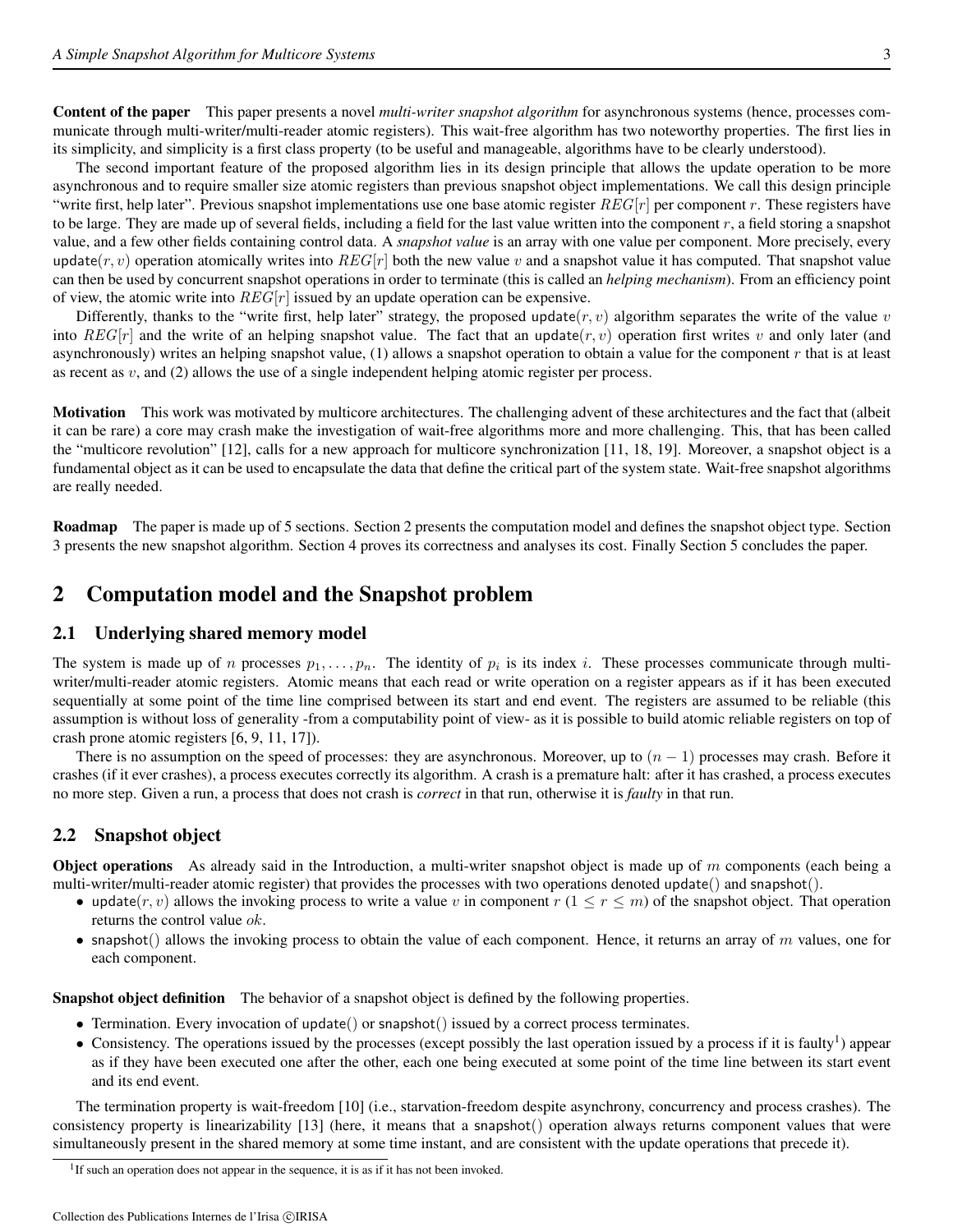An additional property This paper considers the following additional property called *freshness* (that we have introduced in [14]). A snapshot object implementation satisfies the *freshness* property if, when a snapshot operation snapshot() is helped by an update $(r, v)$ operation, the value returned for the component  $r$  is at least as recent as  $v$ .

The aim of this property is to provide every snapshot operation with an array of values "as fresh as possible". As noticed in the Introduction, (to our knowledge) no snapshot object implementation proposed so far (but [14]) satisfies this property. As we will see, this property is an immediate consequence of the "write first, help later" strategy.

## 3 A simple snapshot algorithm

#### 3.1 Underlying shared objects

The algorithms implementing the update and snapshot operations use two arrays of atomic registers. Let us recall that  $m$  is the number of components of the snapshot object, and  $n$  is the number of processes.

- The first, denoted  $REG[1..m]$ , is made up of multi-writer/multi-reader atomic registers. Register  $REG[r]$  is associated with component r. It has three fields  $\langle value, pid, sn \rangle$  whose meaning is the following.  $REG[r].value$  contains the current value of the component r, while  $REG[r] \cdot (pid, sn)$  is the "identity" of v.  $REG[r] \cdot pid$  is the index of the process that issued the corresponding update(r, v) operation, while  $REG[r].sn$  is the sequence number of this update when considering all updates issued by  $p_{pid}$ .
- The second array, denoted  $HELPSNAP[1..n]$  is made up of one one-writer/multi-reader atomic register per process.  $HELPSNAP[i]$ is written only by  $p_i$  and contains a snapshot of  $REG[1..m]$  computed by  $p_i$  during its last update() invocation. This snapshot value is destined to help processes that issued snapshot() invocations concurrent with  $p_i$ 's update. More precisely, if during its invocation of snapshot() a process  $p_j$  discovers that it can be helped by  $p_i$ , it returns the value currently kept in  $HELPSNAP[i]$ as output of its own snapshot invocation.

From a notation point of view, the previous shared objects are denoted with uppercase letters. On the contrary, variables local to a process  $p_i$  are denoted with lowercase letters (process index i is sometimes used as a subscript for  $p_i$ 's local variables). The local variables are introduced in the algorithm description.

#### **3.2** The snapshot() operation

Algorithm 1 defines the code executed by a process  $p_i$  when it invokes snapshot(). The read of the array HELPSNAP[1..n] (at line 02 or line 04) is called a *scan*. A scan is asynchronous and not atomic (the array is read in any order and at any speed, only the reading of each entry is atomic). As in [1], process  $p_i$  first uses a "sequential double scan" to try compute a snapshot value by itself. If it cannot terminate by itself, it looks for a process  $p_w$  which can help it. As we will see, this occurs when  $p_i$  observes that there is a process  $p_w$ that issued two update invocations while it  $(p<sub>i</sub>)$  is still executing its snapshot invocation.

```
operation snapshot(): % (code for p_i) %
(01) can_{\neg} help_i \leftarrow \emptyset;(02) for each r \in \{1, \cdots, m\} do aa[r] \leftarrow REG[r] end for;
(03) while (true) do
(04) for each r \in \{1, \cdots, m\} do bb[r] \leftarrow \mathit{REG}[r] end for;
(05) if (\forall r \in \{1, \dots, m\} : aa[r] = bb[r]) then return(bb[1].value, \dots, bb[m].value) end if;
(06) for each r \in \{1, \dots, m\} such that bb[r] \neq aa[r] do
(07) can helpi ← can helpi ∪ {\langle w, sn \rangle} where \langle -, w, sn \rangle = bb[r]<br>(08) end for;
           end for:
(09) if (\exists \langle w, sn1 \rangle, \langle w, sn2 \rangle \in can_help_i such that sn1 \neq sn2) then
(10) return(HELPSNAP[w])(11) end if;
(12) aa \leftarrow bb(13) end while.
```
Algorithm 1: snapshot() operation (code for  $p_i$ )

**Try to terminate without help: successful double scan** A process  $p_i$  first scans HELPSNAP twice (line 02 and line 04). The important point here is that, when considering any two scans issued by a process, the second one always starts after the first one has terminated (scans issued by a process are sequential). The values obtained from the first scan are saved in the local array  $aa$ , while the values obtained from the second scan are saved in the local array bb.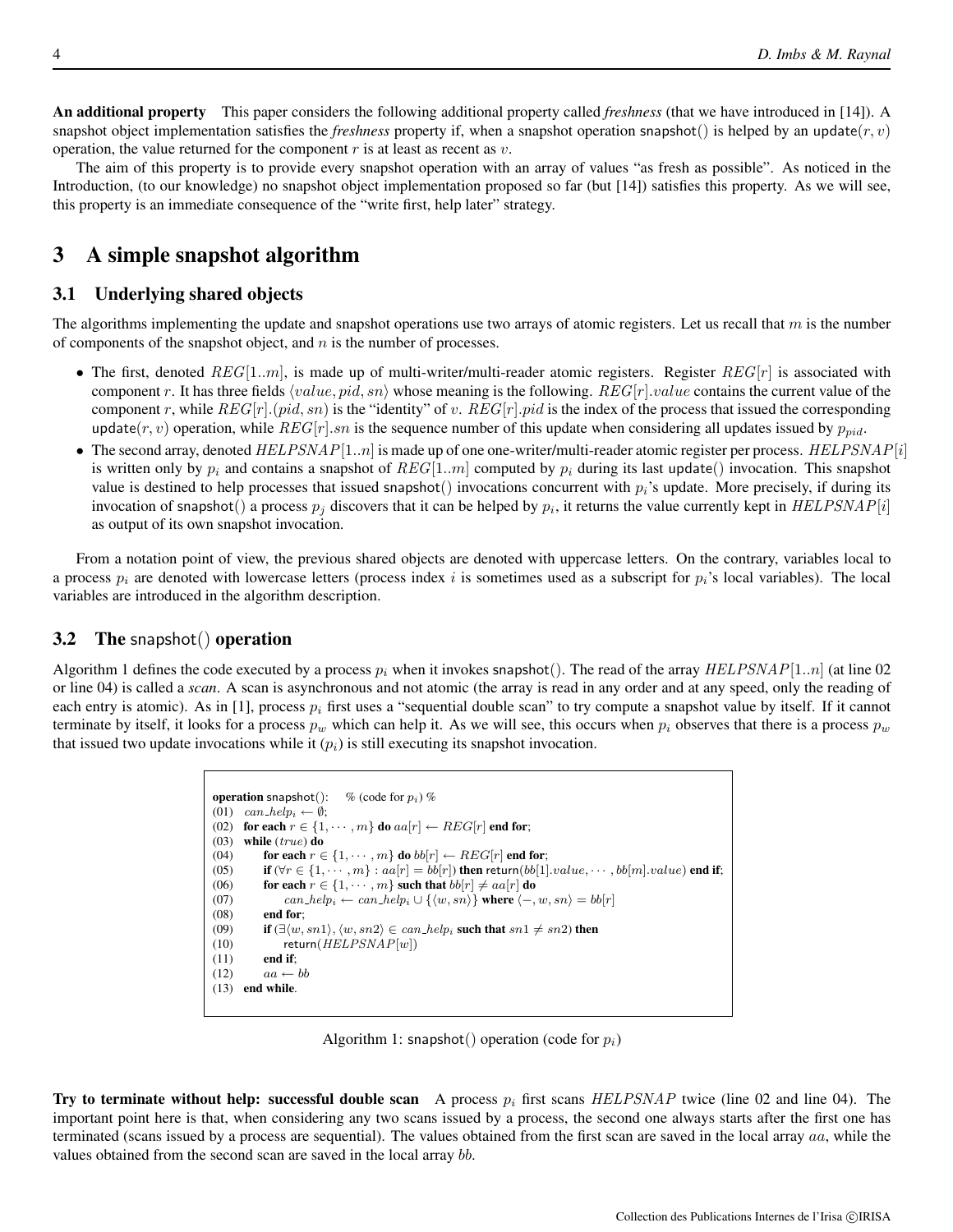If the local predicate  $\forall r : aa[r] = bb[r]$  is true,  $p_i$  has obtained the same values in both scans. This is called a *successful double scan*. This means that REG[1..m] was containing these values at any time during the period starting at the end of the first scan and finishing at the beginning of the second scan. Consequently,  $p_i$  returns the array of values  $bb[1..m].value$  as the result of its snapshot invocation (line 05).

**Otherwise, record the processes that can help** If the predicate  $\forall r : aa[r] = bb[r]$  is false,  $p_i$  looks for all entries r that have been modified during its previous double scan. Those are the entries r such that  $aa[r] \neq bb[r]$ . Let r be such an entry. As witnessed by  $bb[r] = \langle -, w, sn \rangle$ , the component r has been modified by  $p_w$ . Process  $p_i$  consequently adds the pair  $\langle w, sn \rangle$  to the set can help<sub>i</sub> (line 07). Hence, can help<sub>i</sub> (that is initialized to Ø, line 01) contains pairs  $\langle x, y \rangle$  indicating that process  $p_x$  has issued its yth update while  $p_i$ is executing its snapshot operation.

Then,  $p_i$  tests the helping predicate (line 09, see below). If this predicate is false,  $p_i$  moves the array bb into the array aa (line 12) and enters again the while loop. As we can see, the lines 12 and 04 constitute a new double scan.

**Finally, try to benefit from the helping mechanism** The predicate  $\exists \langle w, sn1 \rangle, \langle w, sn2 \rangle \in can_help_i$  such that  $sn1 \neq sn2$  is the helping predicate. It means that there is a process  $p_w$  that issued two updates that are concurrent with  $p_i$ 's snapshot invocation. As we are about to see (line 02 of the code of operation update(r, v) in Algorithm 2 and Figure 1), this means that  $p_w$  has issued a snapshot embedded in an update concurrent with  $p_i$ 's snapshot invocation. The corresponding snapshot value, that has been saved in HELPSNAP[i], can then be returned by  $p_i$  as output of its snapshot invocation (line 10).



Figure 1: A snapshot with two concurrent updates by the same process

#### 3.3 The update() operation

Algorithm 2 defines the code executed by a process when it invokes update $(r, v)$ . First,  $p_i$  increases the local sequence number generator  $sn_i$  (initialized to 0) and writes atomically the triple  $\langle v, i, sn_i \rangle$  into  $REG[r]$  (line 01). Then, (asynchronously) it computes a snapshot value and writes into  $HELPSNAP[i]$  (line 02). This constitutes the "write first, help later" strategy. The way  $HELPSNAP[i]$  can be used by other processes has been described previously. Finally,  $p_i$  returns from its update() invocation (line 03).

```
operation update(r, v): % (code for p_i) %
(01) sn_i \leftarrow sn_i + 1; REG[r] \leftarrow \langle v, i, sn_i \rangle;(02) HELPSNAP[i] \leftarrow snapshot();
(03) return(ok).
```
Algorithm 2: update $(r, v)$  operation (code for  $p_i$ )

#### 3.4 On the "write first, help later" strategy

As we can see, this strategy is very simple. It has three main advantages.

• It first allows atomic write operations (at lines 01 and 02 of algorithm 2) to write values into the base atomic registers  $REG[r]$  and  $HELPSNAP[i]$  that have a smaller size than the values written in traditional snapshot algorithms such as the ones described in [1]. These algorithms write atomically  $v, i, sn_i$  and a snapshot value into  $REG[r]$ . Implementing atomic writes of smaller values allows for more efficient solutions.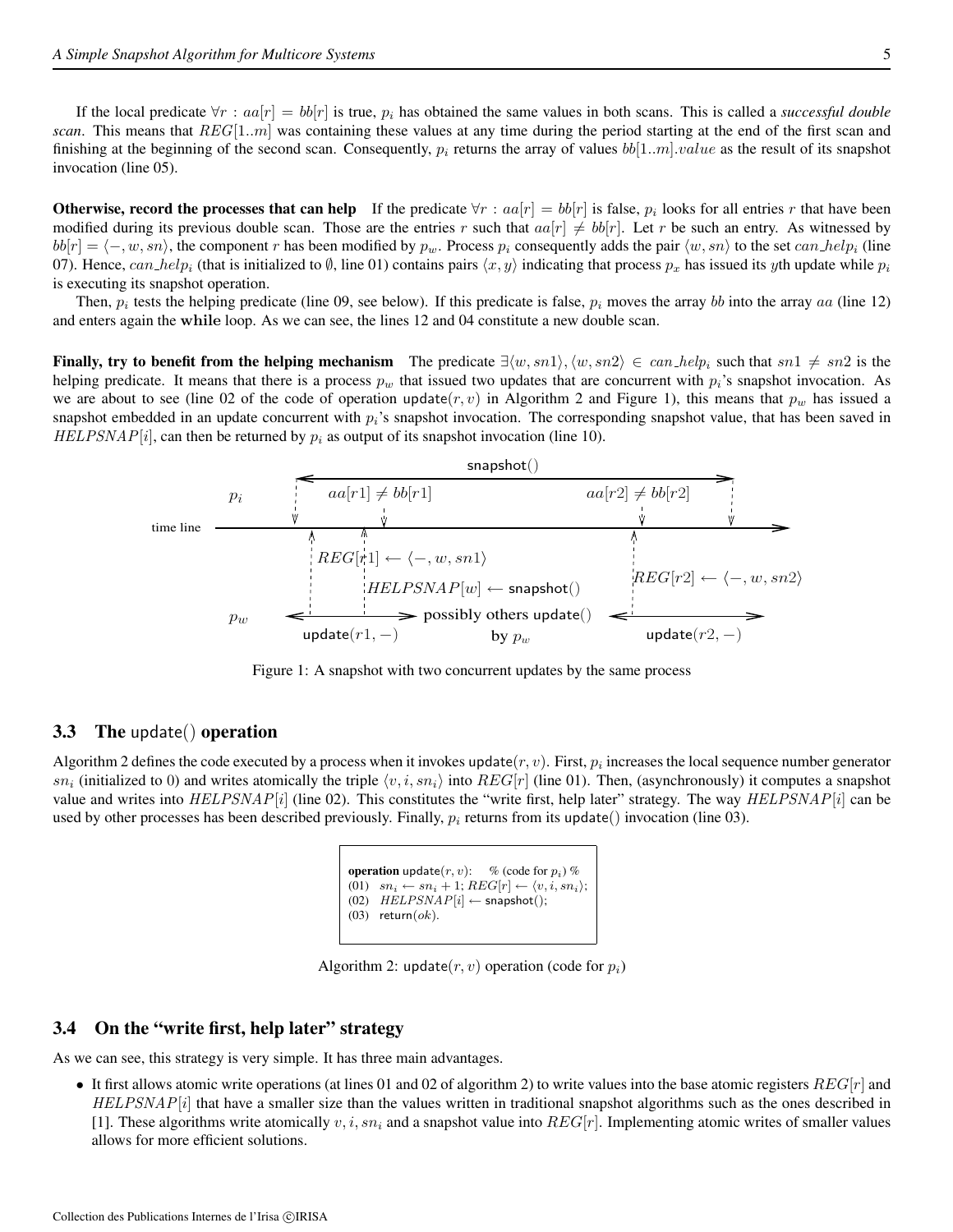- Second, this simple strategy allows the atomic writes into the base atomic registers  $REG[r]$  and  $HELPSNAP[i]$  not to be synchronized (while they are strongly synchronized in additional snapshot algorithms as they are pieced into a single atomic write).
- Finally, as we will see later, the "write first, help later" strategy allows snapshot operations to return component values "as fresh as possible" (this notion will be precisely defined in the next section).

## 4 Proof of the algorithm

#### 4.1 Preliminary definitions

**Definition 1** *The array of values*  $[v_1, \ldots, v_m]$  *returned by a* snapshot() *operation is* well-defined *if, for each* r,  $1 \leq r \leq m$ *, the value*  $v_r$  *has been read from REG*[r].

Definition 2 *The values returned by a* snapshot() *operation are* mutually consistent *if there is a time at which they were simultaneously present in the snapshot object.*

**Definition 3** The values returned by a snapshot() operation are fresh if, for each r,  $1 \le r \le m$ , the value  $v_r$  returned for component r is not older than the last value written into  $REG[r]$  before the snapshot invocation<sup>2</sup>.

**Definition 4** Let snp be a snapshot operation issued by a process  $p_i$ .

- snp *is* 0-helped *if it terminates with a successful double scan (line 05 of algorithm 1).*
- snp *is* 1-helped *if it terminates by returning* HELPSNAP[w1] *(line 10 of Algorithm 1), and the values in* HELPSNAP[w1] *come from a successful double scan by* pw<sup>1</sup> *(i.e., the values in* HELPSNAP[w1] *have been computed at line 02 of Algorithm 2 by the snapshot operation embedded within an*  $update()$  *operation issued by*  $p_{w1}$ *).*
- snp *is* 2-helped *if it terminates by returning* HELPSNAP[w1] *(line 10 of Algorithm 1), and the values in* HELPSNAP[w1] *come from a* 1-helped snapshot() *operation invoked by a process*  $p_{w2}$  *at line 02 of Algorithm 2.*
- *For the next values of* h*, the* h-helped *notion is similarly defined by induction.*

#### 4.2 The values returned are well-defined, mutually consistent and fresh

Lemma 1 *The values returned by a* 0*-helped* snapshot() *operation are well-defined, mutually consistent and fresh.*

Proof Let us consider a 0-helped snapshot() operation. As it terminates at line 05 of algorithm 1, the array of values returned are the values in the array  $bb[1..m]$ . It follows from line 04 that this array is well-defined (its value are from the array  $REG[1..m]$ ).

Mutual consistency and freshness follow from the fact that the termination of the snapshot $()$  operation is due to a successful double scan. More precisely, the values kept in  $bb[1..m]$  were present simultaneously in  $REG[1..m]$  during the period starting at the end of the first scan and ending at the beginning of the second scan (mutual consistency) and, for any entry r, the value returned from  $REG[r]$  is not older that the value kept in  $REG[r]$  when the snapshot operation started (freshness).  $\square_{Lemma \{1\}}$ 

Lemma 2 *The values returned by a* 1*-helped* snapshot() *operation are well-defined, mutually consistent and fresh.*

**Proof** Let snp be a 1-helped snapshot() operation. It follows from the definition of "1-helped snapshot() operation" that (a) the array returned by snp (namely the value read by  $p_i$  from  $HELPSNAP[w1]$ ) has been computed by a snapshot operation snp' embedded in an update operation issued by  $p_{w1}$ , and (b) snp' is 0-helped (i.e.,  $HELPSNAP[w1]$  comes from a successful double scan). It then follows from Lemma 1 that the values in  $HELPSNAP[w1]$  are well-defined and mutually consistent.

Let us now show that the values contained in HELPSNAP[w1] are fresh, i.e., for each r, the value in HELPSNAP[w1][r] is not older than the last value written into  $REG[r]$  before snp started. Let up1 and up2 be the two updates issued by  $p_{w1}$  whose sequence numbers are  $sn1$  and  $sn2$  (let us observe that, due to the test of line 09, these updates do exist). Moreover, snp' is embedded inside an update up' from  $p_{w1}$  whose sequence number sn is such that  $sn1 \leq sn \leq sn2$ .

As the value of  $HELPSNAP[w1]$  that is returned is computed during up' and up' has been invoked by  $p_{w1}$  after up1, the values obtained from REG and assigned to HELPSNAP[w1], have been read after up1 started. We claim that up1 started after snp. It follows from that claim that the values in  $HELPSNAP[w1]$  that are returned have been read from  $REG$  after snp started, which proves the lemma.

<sup>&</sup>lt;sup>2</sup>Let us recall that, as each  $REG[r]$  is an atomic register, its read and write operations can be totally ordered in a consistent way. The word "last" is used with respect to this total order.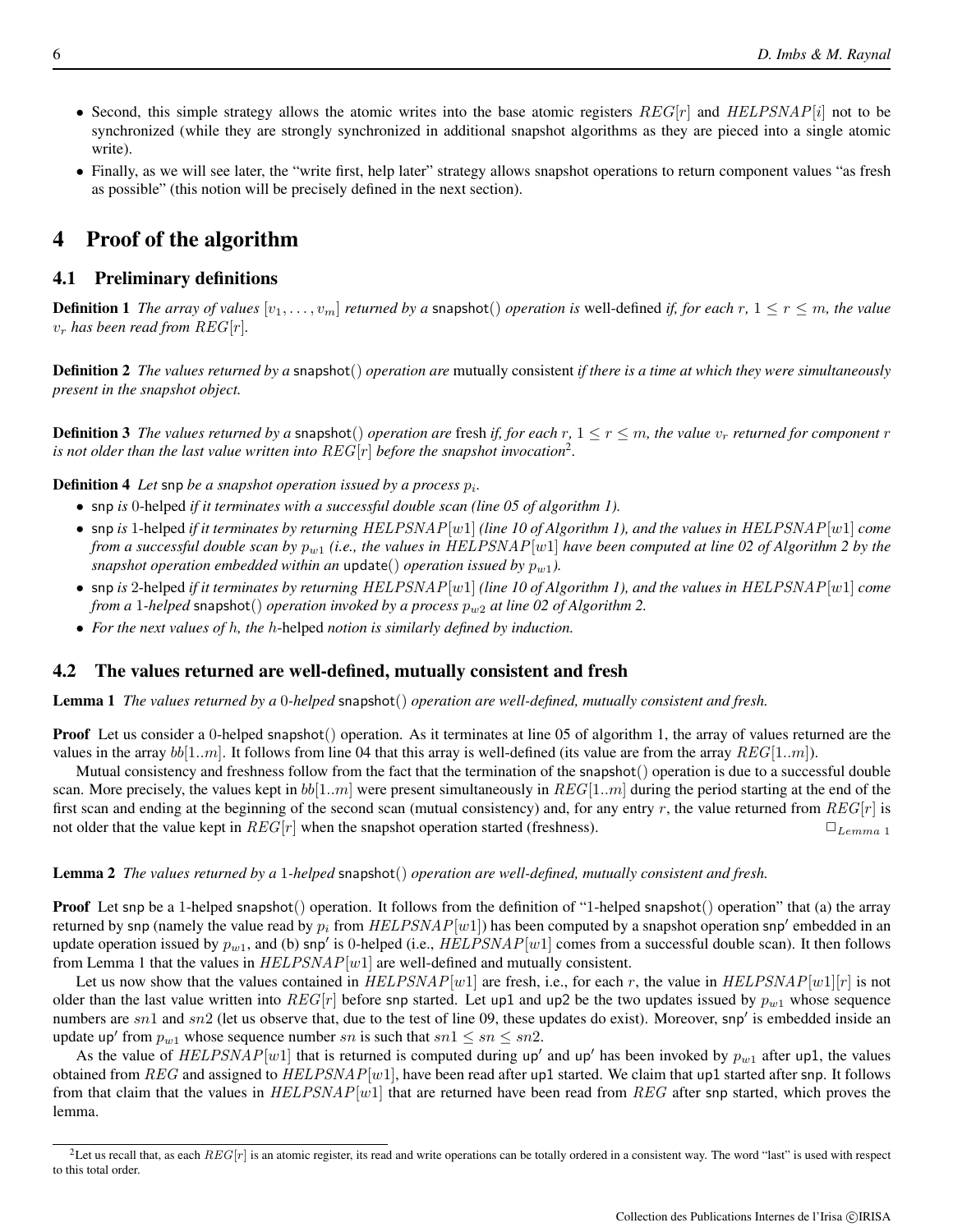Proof of the claim. Let r1 be the component that entailed the addition of the pair  $\langle w1, sn1 \rangle$  to can help<sub>i</sub> at line 07 (Algorithm 1) during the execution of snp. Moreover, let  $aa1[r1]$  and  $bb1[r1]$  be the values in the local arrays aa and bb that entailed this addition. Hence, we have  $aa1[r1] \neq bb1[r1]$  (line 07, Algorithm 1) and  $bb1[r1] = \langle -, w1, sn1 \rangle$ . As snp has read  $REG[r1]$  twice (first to obtain  $a\bar{a}1[r1]$ , and then to obtain  $bb1[r1]$ ) and  $a\bar{a}1[r1] \neq bb1[r1]$ , it follows that up1 started after the start of snp, which concludes the proof of the claim. End of proof of the claim.  $\Box$ 

Lemma 3 *For any* h*, the values returned by a* h*-helped* snapshot() *operation are well-defined, mutually consistent and fresh.*

**Proof** The proof is by induction. The base case is  $h = 0$  (Lemma 1). Assuming that the lemma is satisfied up to  $h - 1$ , the proof for h is similar to proof done for  $h = 1$  that relies on the fact that we have a proof for the case  $h - 1 = 0$  (Lemma 2).  $\Box$ 

#### 4.3 Wait-freedom

The next lemma shows that the algorithms that construct a snapshot object are wait-free, i.e., terminate despite the crash of any number of processes [10].

Lemma 4 *Any* update() *and* snapshot() *operation issued by a correct process terminates.*

**Proof** Let us first observe that if every snapshot() operation issued by a correct process terminates, then all its update() operations terminate. Hence, the proof only has to show that all snapshot() operations issued by a correct process terminate.

Let us consider a snapshot() operation issued by a correct process  $p_i$ . If, when  $p_i$  executes line 05, the predicate is true, the snapshot() operation terminates. So, we have to show that, if the predicate of line 05 is never satisfied, then the predicate of line 09 eventually becomes true. As the predicate of line 05 is never satisfied, each time  $p_i$  executes the loop body, there is a component r such that  $aa[r] \neq bb[r]$ . The process  $p_k$  that has modified  $REG[k]$  between the two readings by  $p_i$  entails the addition of the pair  $\lt k, snk$ to can help<sub>i</sub> (where  $\lt k, snk >$  is extracted from  $bb[r]$ ). In the worst case,  $n-1$  pairs (one associated with each process, but  $p_i$  because it cannot execute an update operation while it executes a snapshot operation) can be added to  $can_-help_i$  while the predicate of line 09 remains false. But once can help<sub>i</sub> contains one pair per process (but  $p_i$ ), the next pair that is added is necessarily due to a process  $p_w$ such that  $can_-help_i$  already contains a pair  $\lt w, sn1 >$ . Consequently, after line 07 has been executed due to that process  $p_w$ , a second pair  $\lt w, sn2 >$  is added to  $can\_help_i$ . Then, the test of line 09 becomes satisfied, which proves the lemma.

#### 4.4 Linearizability

As already stated, the consistency property of a snapshot object is linearizability. This means that all the update() and snapshot() operations issued by the processes during a run (except possibly the last operation issued by faulty processes), have to appear as if they have been executed one after the other, each one being executed at some point of the time line between its start event and its end event.

Lemma 5 *Every run of a partial snapshot object whose* update() *and* snapshot() *are implemented with algorithms 1 and 2, is linearizable.*

**Proof** The proof consists in associating with each update or snapshot operation op a single point of the time line, denoted  $\ell_p$ (op) and called *linearization point* of op, such that:

- $\ell p(\text{op})$  lies between the beginning (start event) of op and its end (end event),
- No two operations have the same linearization point,
- The sequence of the operations defined by their linearization points is a sequential execution of the snapshot object.

So the proof consists in (a) an appropriate definition of the linearization points and (b) showing that the associated sequence satisfies the specification of the snapshot object (as defined in Section 2.2).

• Point (a): definition of the linearization points.

The linearization point of each operation (except possibly the last operation of faulty processes) is defined as follows.

- The linearization point of an operation update(r, –) is the time at which its embedded write of REG[r] occurs (line 01, Algorithm  $2)^3$ .
- The linearization point of a snapshot operation  $psp =$  snapshot() depends on the line of Algorithm 1 at which its return() statement is executed.

<sup>&</sup>lt;sup>3</sup>Let us recall that the underlying write and read operations accessing the shared registers are atomic and, consequently, their occurrence times, i.e., their own linearization points, are well-defined.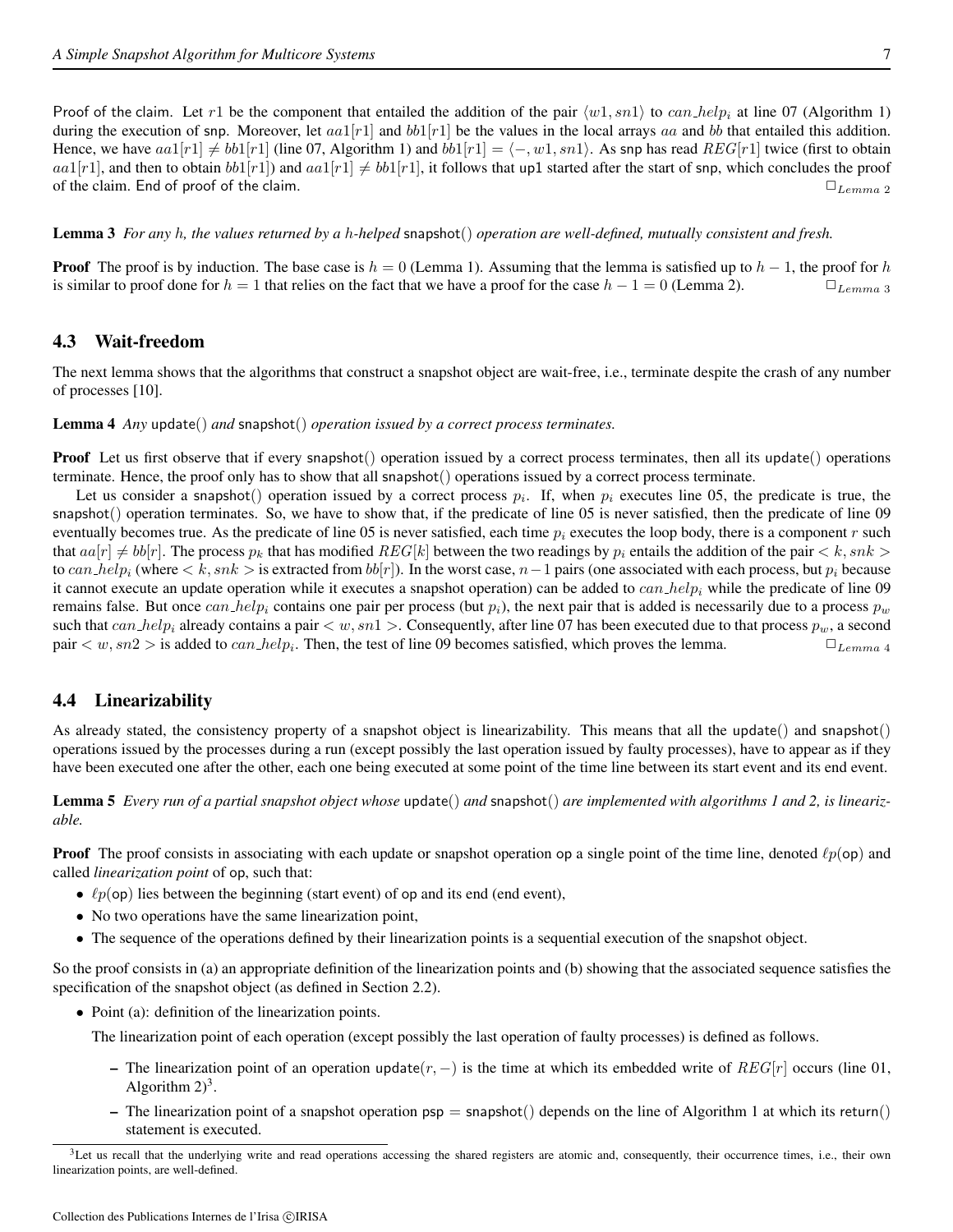- ∗ Case 1: psp returns at line 05 due a successful double scan (i.e., psp is 0-helped). Its linearization point is any point of the time line between the first scan and the second scan of that successful double scan.
- $\ast$  Case 2: psp returns at line 10 (i.e., psp is h-helped with  $h \ge 1$ ). In that case, the array of values returned by psp has been computed by some update operation at line 02 (Algorithm 2). Moreover, whatever the case, this array has been computed by a successful double scan executed by some process  $p<sub>z</sub>$ . When considering this successful double scan,  $\ell_p(psp)$  is placed between the end of its first scan and the beginning of its second scan.

If two operations are about to be linearized at the same point, they are arbitrarily ordered (e.g., according to the identities of the processes that issued them).

It follows from the previous linearization point definitions that each operation is linearized between its beginning and its end, and no two operations are linearized at the same point.

• Point (b): the sequence of update and snapshot operations defined by their linearization points satisfies the specification of the snapshot object.

This follows directly from Lemma 2 that showed that the values returned by every snapshot operation are well-defined, mutually consistent and fresh.

 $\square_{Lemma\ 5}$ 

#### 4.5 The construction is correct, wait-free and efficient

Theorem 1 *Algorithms 1 and 2 satisfy the termination and consistency properties (stated in Section 2.2) that define a snapshot object. Moreover, they satisfy the freshness property.*

Proof The proof that the algorithms satisfy termination and consistency properties follows from Lemmas 4 and 5. The freshness property follows from the definition of the linearization points given in Lemma 5.  $\Box_{Theorem 1}$ 

#### 4.6 Cost of the algorithm

This section analyses the cost of the update and snapshot operations in terms of the number of base atomic registers that are accessed by a read or write operation.

- Snapshot operation (Algorithm 1).
	- Best case. In the best case a snapshot operation returns at line 05 after having read only twice the array  $REG[1..m]$ . The cost is then the 2m.
	- Worst case. Let  $p_i$  be the process that invoked the snapshot operation. The worst case is when a process returns at line 10, and the local array  $can_{\text{.}help_i}$  contains n pairs: a pair from every process but  $p_i$ , plus another pair from an other process. In that case,  $p_i$  has read  $n+1$  times the array  $REG[1..m]$  and, consequently, has accessed  $(n+1)m$  times the shared memory.
- The cost of an update operation is the cost on a snapshot operation plus 1.

It follows that the cost of an operation is  $O(n \times m)$ .

### 5 Conclusion

This paper has presented a multi-writer/multi-reader snapshot algorithm. Differently from all other snapshot algorithms proposed so far (except [14]), the update() operation first writes the value to the shared memory, and later computes a helping snapshot value: this is the "write first, help later" strategy. This allows more asynchrony as the processes don't have to write the value along with the helping snapshot in an atomic way. This also allows processes that invoke a snapshot() operation to obtain values as recent as possible.

Another feature of this algorithm is its exceptional simplicity. This is a first class property for algorithms: it allows a better understanding of the algorithm and, consequently, of how processes can safely communicate and interact in a shared memory system.

### References

- [1] Afek Y., Attiya H., Dolev D., Gafni E., Merritt M. and Shavit N., Atomic Snapshots of Shared Memory. *Journal of the ACM*, 40(4):873-890, 1993.
- [2] Aguilera M.K., A Pleasant Stroll Through the Land of Infintely Many Creatures. *ACM SIGACT-NEWS*, 35(2):36-59, 2004.